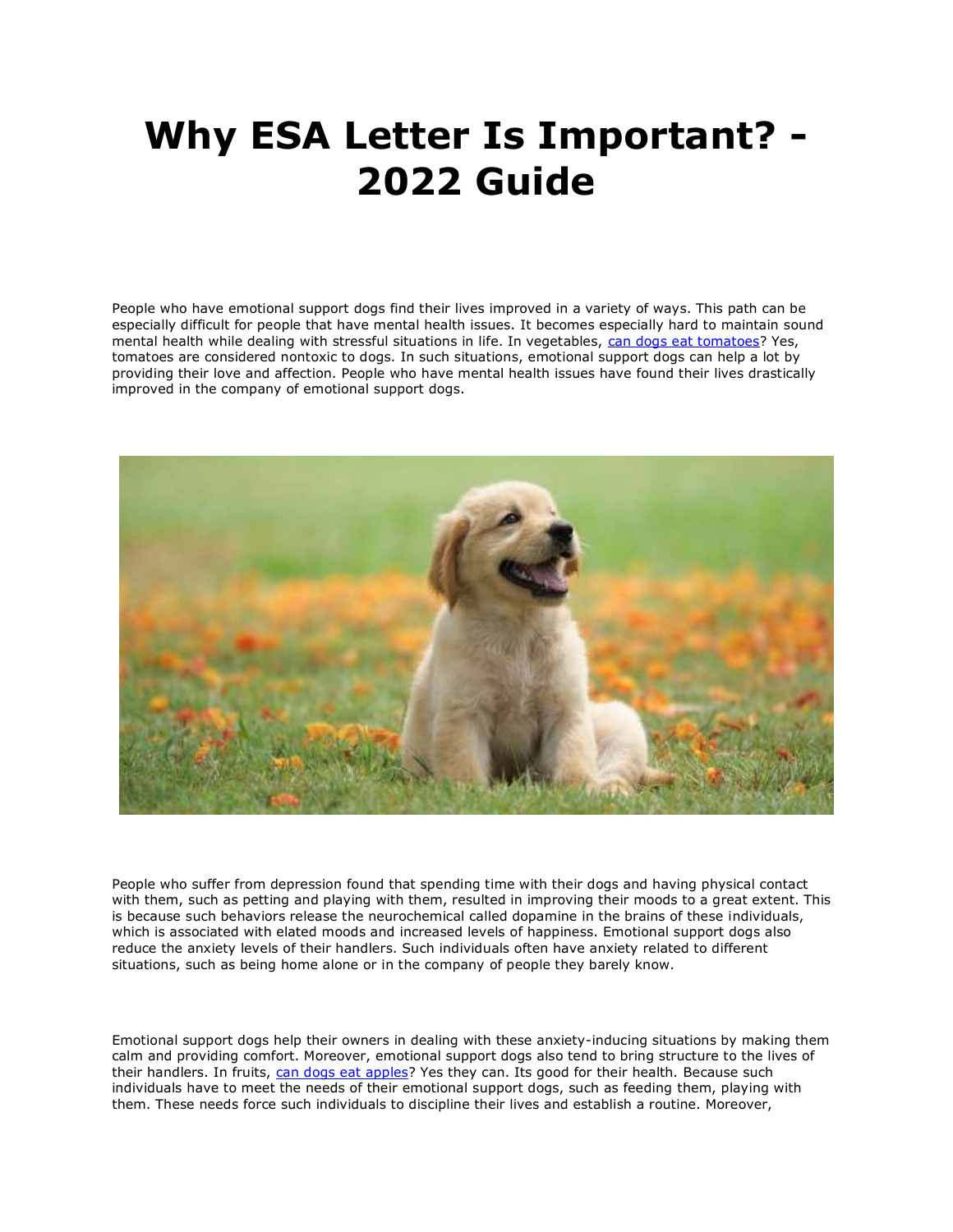emotional support animals, especially dogs, also require that you take them outside for a change of environment. Doing this requires physical activity, which makes such individuals active and physically healthy over time.

After this step, you have to get the assistance of a mental health practitioner. You can contact any mental health provider for getting an [esa letter online,](https://www.realesaletter.com/sample-esa-letter) as long as they are practicing within your state. If you have no contact with any such practitioner, you can get the help of online ESA service providers that can link you with such mental health providers.

The [emotional support animal letter](https://myesaletter.net/) provider would first provide you with a questionnaire to determine the likelihood of you attaining an ESA letter. If you choose to proceed with your given likelihood, the ESA service providers would set up your meeting with the licensed mental health practitioner. If the mental health practitioner deems it suitable, you will be notified and will receive the physical ESA letter within a few days.

But you need to be extremely careful regarding the choice of ESA service that you select. Many services working online provide fraudulent ESA letters. Therefore, you need to be vigilant regarding the choice of the service that you attain your ESA from. You should ask the ESA service provider to provide you with a sample [esa letter](https://www.realesaletter.com/sample-esa-letter) to make sure that they have all the relevant sections present in an authentic ESA letter. These include the name of the mental health practitioner, their signature, license number, the breed of the animal you are getting etcetera. In addition to this, you should pay attention to the issuance and expiration date of the ESA letter. The ESA letter is valid for only a year, after which you have to get it to renew.

There is a high likelihood that if you are carrying an expired ESA letter, the landlord or the residence provider would ask you to get it renewed. Thus, ensuring that the dates written on the ESA letter are accurate. Moreover, you should pay attention to the webpage of the online ESA letter provider. The website that is not secured tends to be fraudulent. For vitamin C, [can dogs eat oranges?](https://www.realesaletter.com/blog/can-dogs-eat-oranges) Yes, dogs can eat oranges. The secure website can be easily identified by the symbol of a padlock that appears at the top right of the URL bar. Additionally, the URL of secure websites starts with *https* instead of *http*. Thus, if you find that the website is not secured, that should be a major red flag regarding the authenticity of the service. Given these points are taken into consideration, you will receive a legitimate ESA letter that would provide increased accessibility and mobility to you and your dog.

**Useful Resources:**

Emotional Support Cat - [How to Get an ESA Cat & an ESA Letter for It?](https://myesaletter.net/blog/emotional-support-cat)

Traveling with Dogs - [Helpful Tips and Tricks for a Fun-filled Journey](https://myesaletter.net/blog/traveling-with-dogs)

[How to Ask Your Doctor for an Emotional Support Animal Letter?](https://myesaletter.net/blog/how-to-ask-your-doctor-for-an-emotional-support-animal)